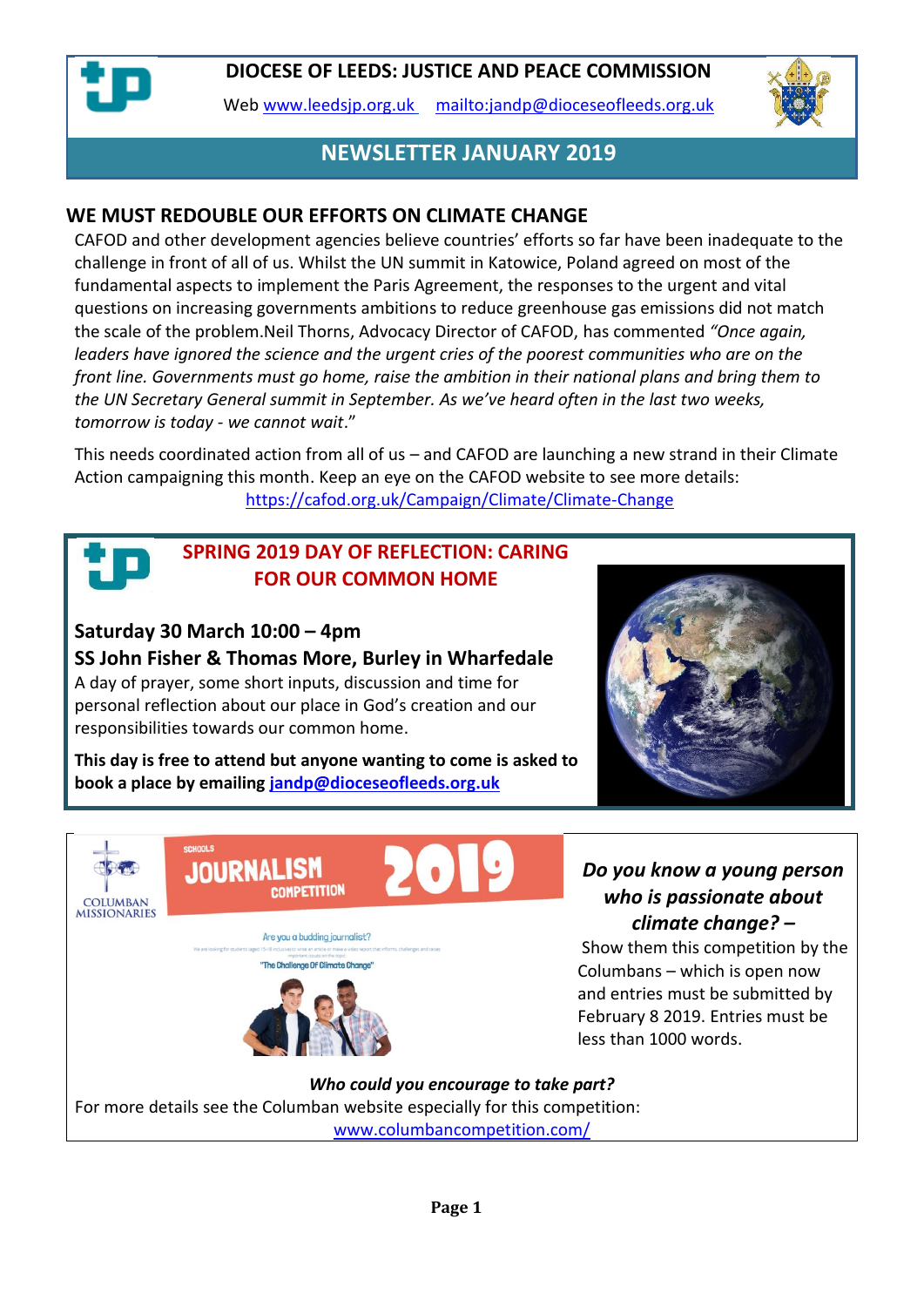

Web [www.leedsjp.org.uk](http://www.leedsjp.org.uk/) <mailto:jandp@dioceseofleeds.org.uk>



# **NEWSLETTER JANUARY 2019**

#### **PAID WORK OPPORTUNITY WITH THE J&P COMMISSION**



Last month we reported that we have received funding to work with people aged between 16 and 30 on issues of Social Justice. *We need someone (or an organisation)* who can do the activities of this exciting new project.

The work that we need doing includes developing a set of 1-2-hour

workshops about issues of Social Justice that will engage young people and then (over a period up to 31 Dec 2020) facilitate at least 36 of these workshops in parish, school and college settings. The workshops will need to be promoted to key people in the diocese and there will be some administration around monitoring and evaluation of the work. Our aim is that by the end of the project there will be some self-sustaining groups of young people, working on issues of social justice through the lens of Catholic Social Teaching.

We are looking for an individual or organisation with a passion for social justice, experience of working with young people and facilitating small groups and an understanding of the organisation and networks of the Catholic Church.

In total we have a budget of about £19,000 for someone or some organisation to deliver these activities (including travel) . Our expectation is that individuals will be self-employed.

*If you are interested – or think you know someone who might be interested – then please email the office (address in header) and we can send out some more detailed Terms of Reference for this work.*



people to sign up to raise money for their projects which are all aimed at helping young people. Take a look at their website for more details to get your parish or school community signed up.

<http://millionminutes.org/>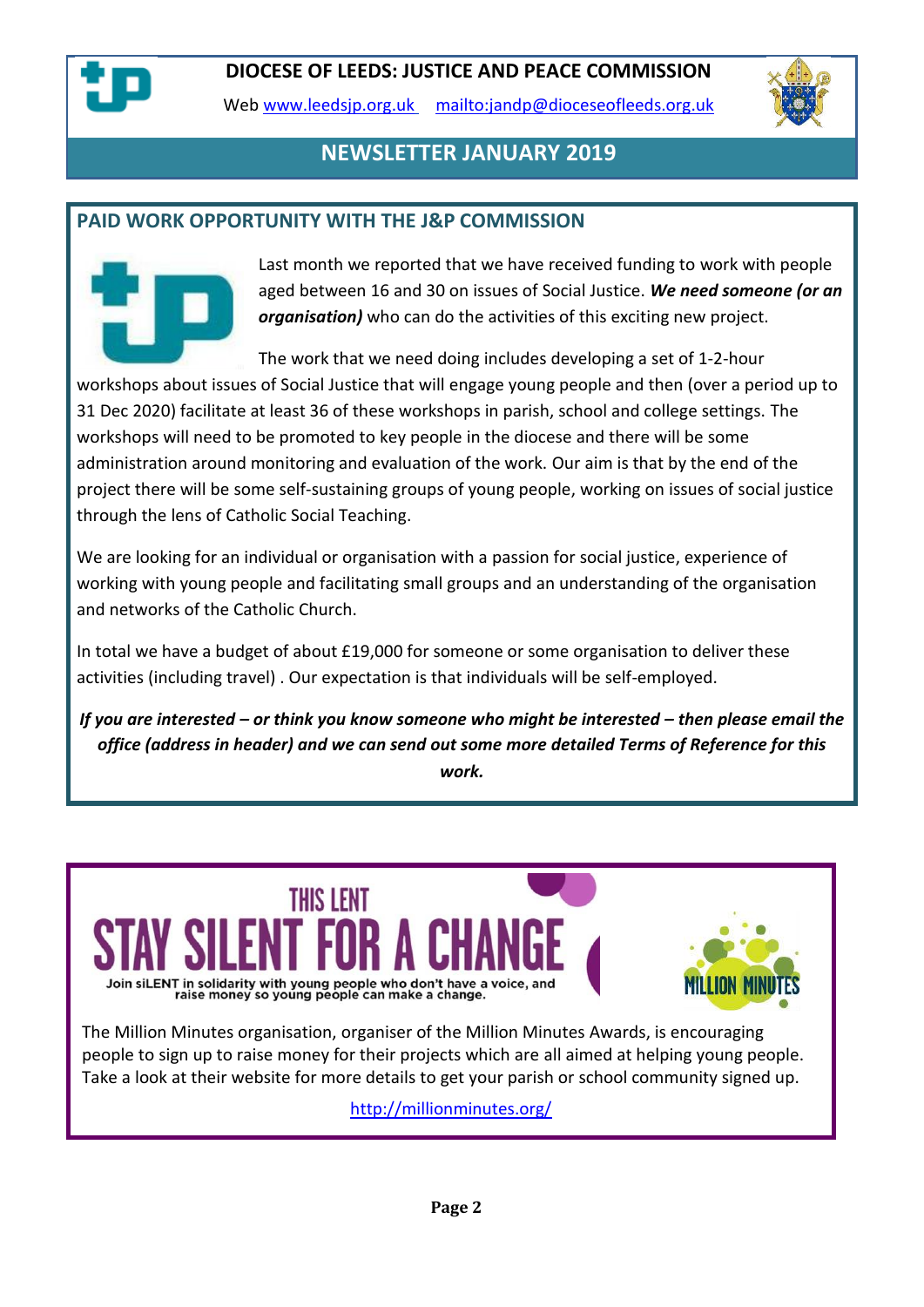Web [www.leedsjp.org.uk](http://www.leedsjp.org.uk/) <mailto:jandp@dioceseofleeds.org.uk>



#### **NEWSLETTER JANUARY 2019**

**A PILGRIMAGE TO PALESTINE** by Anne Tracy In November I was fortunate enough to be able to take part in a study tour of Palestine and Israel organised by ICAHD, the Israeli Committee Against House Demolitions. It was particularly focused on discovering what daily life is like for Palestinians today in Israel and the occupied territories known as the West Bank.

Jews have suffered centuries of persecution in Europe, culminating horrifically in the Holocaust; it is a terrible history, and the claim for a Jewish homeland is something that I fully accept. However, a previous visit to the Holy Land and much of what I have read, raised serious questions for me about the way Palestinians are being treated by the Jewish State of Israel, (this is how it names itself) and I wanted to know more. The tour introduced us to Palestinians and Israelis, Jews, Moslems and Christians who are seeking a just peace. Some of these were also human rights lawyers, medics, journalists, psychologists, and UN workers.

For five days we were based in Bethlehem. It was a poignant place to be so near to Christmas, and for this article I would like to focus mainly on some of our experiences there.

**CHECKPOINT 300.** We drove from Jerusalem, entering Bethlehem through Checkpoint 300. For us as tourists, this was a simple process - a check of the driver's papers, and we were waved through. Early the following morning however we began to see the effect the barrier has on the people who live in Bethlehem. We walked down to the checkpoint at 5.30 am. It was still dark. Crowds of men, and a few women, were streaming down the road and milling around the barrier. Unemployment in Bethlehem is high, so many people work in Jerusalem, ten miles to the north. Shockingly, the checkpoint begins as a long narrow cage, resembling nothing so much as the kind of metal holding pens you might see in a



cattle market. We watched as hundreds of people, crammed together, and already looking tired, inched their way towards the checkpoint itself where young armed soldiers inspected the permits. An old man was refused. Without a word he turned, his face rigid with unreadable emotion. Outside the barrier, I spoke with Amir, a middle -aged man, part of the diminishing Palestinian Christian population. He makes his living selling glasses of thick Arabic coffee to the waiting men. He told us that his family used to own a little land, enough to keep a few chickens etc but twenty years ago it was taken by the State of Israel. At the time he was a first-year university student. He was arrested for throwing stones during a street protest and was imprisoned. By the time he got out, his university career was over, and because of his prison record he knows he will never be given the permit needed to work in Jerusalem, so he sells his coffee and remembers.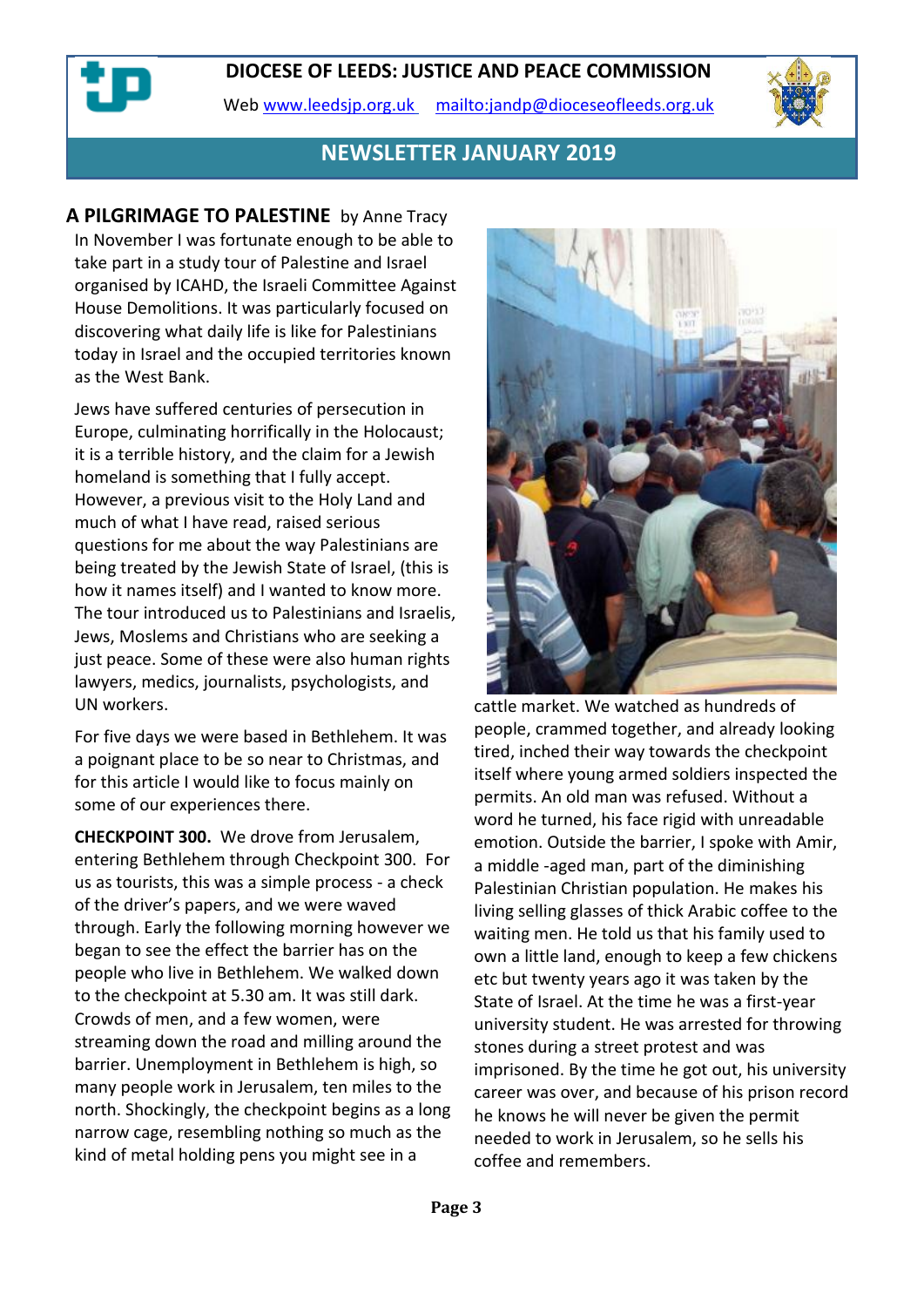



#### **NEWSLETTER JANUARY 2019**

**AIDA REFUGEE CAMP**: Just behind the main road into the city centre, lies AIDA Refugee Camp, one of 19 such camps in the West Bank. We were invited to visit it. Aida is not a temporary camp made up of tents. It is more like a poor and densely overcrowded township, with little in the way of shops or infrastructure. The United Nations Relief and Works Agency say 3150 people live within its 0.071 sq. km boundaries. There are five watchtowers overlooking it, and along one side, the Wall. Frequent incursions by the army take place, usually during the night, when boys are taken away and questioned by the military traumatic and scarring experiences for them and their families.



Following the establishment of the State of Israel, around 750,00 Palestinians were driven from their homes. Palestinians call this 'the Nakba'– 'the Catastrophe'. The people fled across neighbouring borders or became internally displaced in their own country.

In 1950 Aida was provided by the UN for the refugees from 26 villages. The names of these 26 villages are written up on walls in the camp and people keep the keys to their old homes as a sign of hope and resistance. Meanwhile they do what they can, creating a colourful playground for the children, and a cultural centre, where vegetables are being grown on the roof.

**LAND SEIZURES**: One Sunday, while trying to discover the times of Mass in the Church of the Nativity, I fell into conversation with the owner of a small olive wood shop near Manger Square. His family too had once owned land, in their case enough to produce thousands of litres of olive oil a year making them a comfortable living. "One morning", he said, "I went to groom my olive trees and there were soldiers who told me the land no longer belonged to me." Land seizures are far from being a thing of the past. Many times, we heard accounts of land being taken and houses being demolished or taken over. The United Nations office in the West Bank reports that between 2009-2016, Israeli authorities demolished or seized over 4,800 Palestinian – owned structures in the West Bank and East Jerusalem alone.

We travelled to the Neqev, the vast and beautiful wilderness of southern Israel. Once it was dotted with Bedouin villages, but now few remain, as people are steadily forced to move into small urban townships where Bedouin culture and their agricultural way of life cannot exist, although they try hard to maintain it. We saw where a village had been demolished to make way for a forest, another was to be demolished for the road to an Israeli settlement. In the village of Al-Sira, we were given lunch in a house with demolition number 67 posted onto its door. But the people are actively resisting. As it says on the wall of a village community hut, 'To Exist is to Resist' - it's that simple.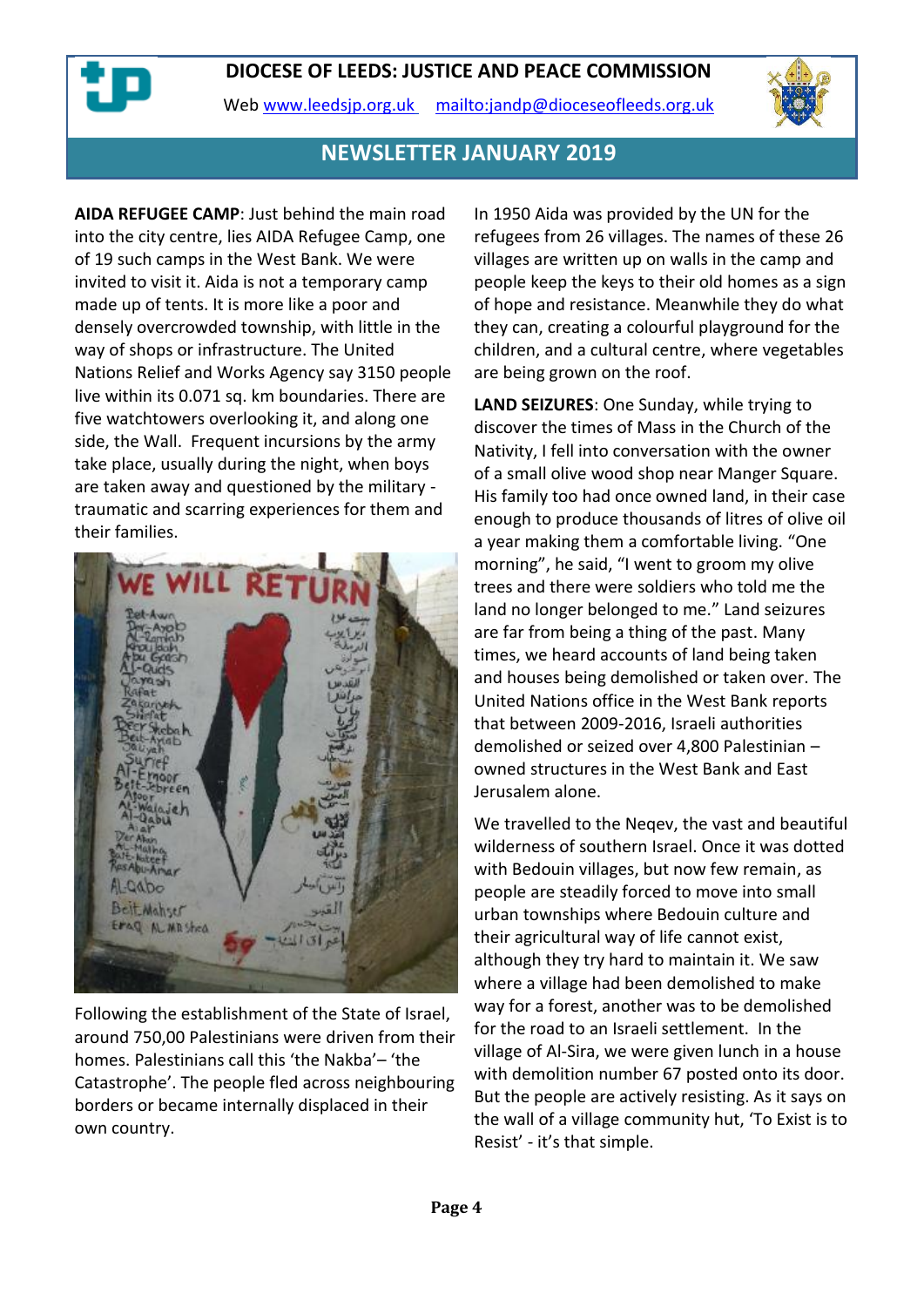



# **NEWSLETTER JANUARY 2019**

**THE WALL:** The Wall, or Separation Barrier, comes through Bethlehem where it takes the form of a sheer 26 foot -high concrete wall dwarfing everything around it. Once completed, the barrier, made up of walls and fences, will be 440 miles long and visible from space. It cuts families off from their olive groves; and creates numerous checkpoints, necessitating permits which must be obtained before travelling to hospitals, or work, or to transport farm produce to market in Jerusalem. The wall is famously graffitied by Banksy - to a mixed reception from Bethlehemites. The wall certainly does not 'keep the Palestinians out,' as tens of thousands of Palestinians live within Israel itself, and thousands more who live in the West Bank work in Israel. Some, like Israeli academic Jeff Halper, argue that its real purpose today is political and demographic; 85% of its convoluted route is built in Palestinian land, and it snakes around illegal Israeli Settlements placing them on the Israeli side of the Barrier.



We did not see any overt violence during our stay, but plenty of evidence of demolitions. We saw the tight military control of the West Bank, and heard many accounts of arrests and disproportionate punishments. We saw what Catholic Social Teaching identifies as Structural Injustice injustice that is deeply embedded in

discriminatory laws, regulations, systems, attitudes and values.

Thousands of pilgrims go to the Holy land every year, but they are often bussed into the holy sites and out again, unknowingly passing the sites of demolished villages and never really having a chance to meet the people or hear their stories. There are Pilgrimage Tours that include some acknowledgement of the Palestinian experience, and we should look for these. There are also the ICAHD tours and projects that I took part in, and excellent 'Witness Tours' run by Christian organisations such as Sabeel- Kairos and The Amos Trust, that combine Pilgrimage with an experience of the social and political realities. These can all be found on-line.

The people we spoke to had no easy answers, only a determination for justice and a longing for peace, so that they can just get on with their lives. We were often thanked for coming and asked to tell people what we had seen. Palestinian hospitality is warm and welcoming, they love visitors to come. The food is wonderful, and for tourists it feels very safe. It's a never to be forgotten experience.

ICAHD is an international organisation started by Israeli writer and academic Jeff Halper. It includes both Palestinians and Israelis. See their website for more details:-

#### **<https://icahd.org/>**

We often advertise events put on by Sabeel Yorkshire.

The Amos Trust is a Human Rights organisation that works in Palestine Israel amongst other places

**<https://www.amostrust.org/>**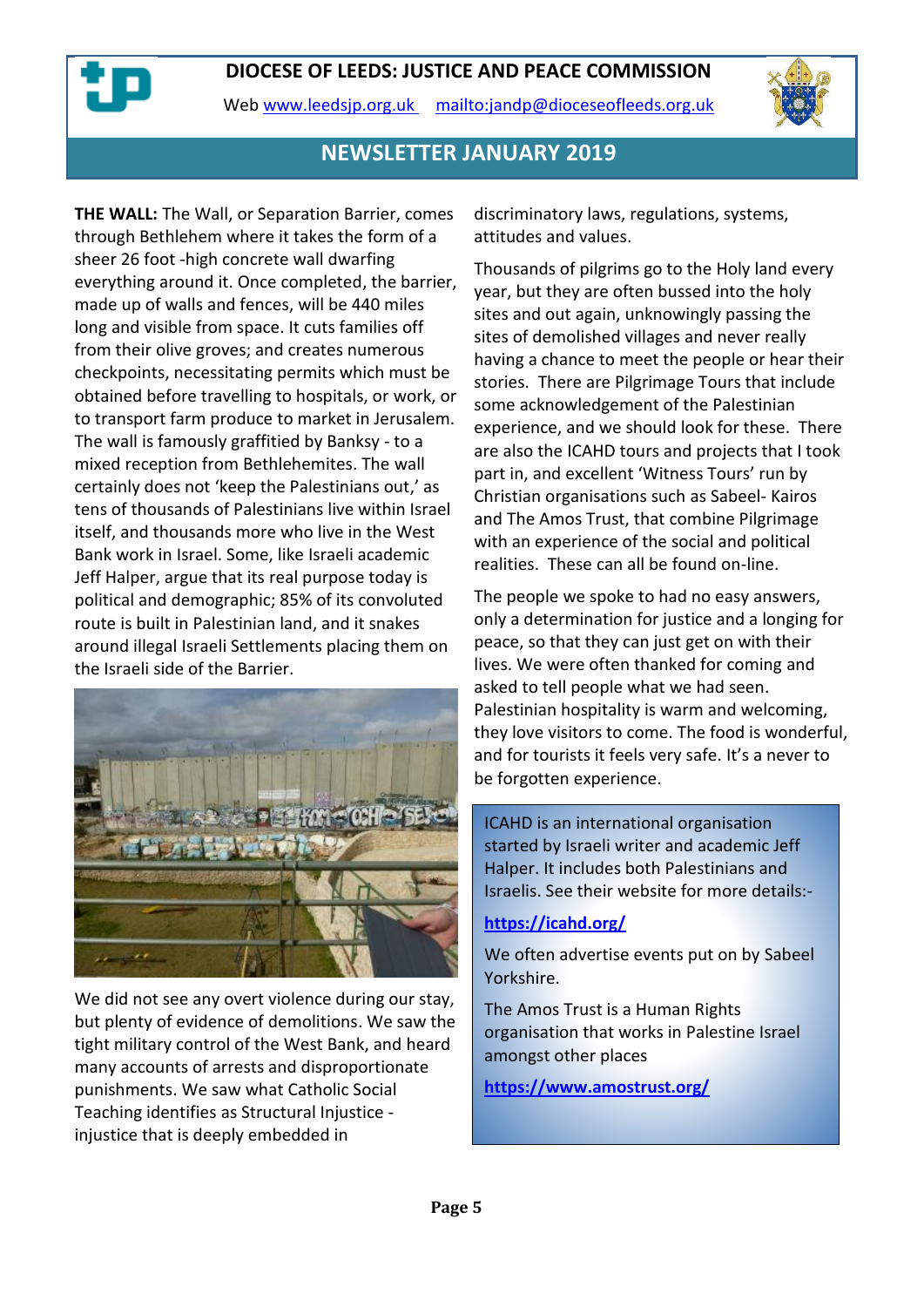Web [www.leedsjp.org.uk](http://www.leedsjp.org.uk/) <mailto:jandp@dioceseofleeds.org.uk>



#### **NEWSLETTER JANUARY 2019**

#### **SYRIAN REFUGEE RESETTLEMENT UPDATE FROM SETTLE**

It is now two years since the inaugural meeting of the Diocesan refugee Support Group. Last year's meeting was attended by over 100 people. One of the speakers was Sean Ryan, He is the National Coordinator for the Caritas Social Action Network (CSAN) of the Community Sponsorship Scheme run by the Home Office for resettling Syrian refugee families accepted into the UK. One parish that has taken up the challenge is St Mary & St Michael in Settle. Initially working with Settle & District Churches Together, the parish project has now extended to a community-wide project with 90 local supporters. Work proper started at the end of summer, making a huge amount of progress as the following report highlights.

There is a team for each of the following: **Housing** – This group have undertaken various explorations of how to get a property for a long term (two year) rental and hope to sort something out soon.

**ESOL** (English for Speakers of Other Languages) – community sponsors must provide each adult 8hrs formal teaching and 4hrs conversation. The response from the community has been extraordinary: they have assembled a fantastic team committed and already skilled/qualified to provide ESOL in-house. One wrote and supervised the 'Talk English' scheme used for the first refugees in Wakefield. Two sets of premises have been offered in Settle for teaching and conversations including the library where there is IT access and space for a creche if needed. Many social groups have indicated they will encourage the family to join their activities if they wish e.g. gardening.

**Family, welfare, education, benefits** – this team is responsible for much of the day-to-day settling in of the family. Planning a welcome at the airport and how to transport everyone together,

#### **Refugee ReSettlement Community Sponsorship Group**



Welcome packs/info, initial money, welcome meal. They will organise volunteer rotas to ensure the family are supported but not overwhelmed. They will help with getting the family registered with a local GP and with a local dentist. Solace UK, based in Leeds, has a therapy programme specifically for Syrian adult and child refugees and covers Settle.

Settle primary school have been very supportive and keen to accept/help integrate the family (most families prioritised by the UNHCR have had younger children). Giggleswick school offered extra-curricular support and attendance at a summer school.

They have also had offers from a local working in Jordan to bring back spices that would be familiar and from a Lebanese gentleman who volunteers for the Refugee Council. He takes the Skipton refugees to Manchester once a month to shop in Arab Street, "just like in Syria you have everything your heart desires".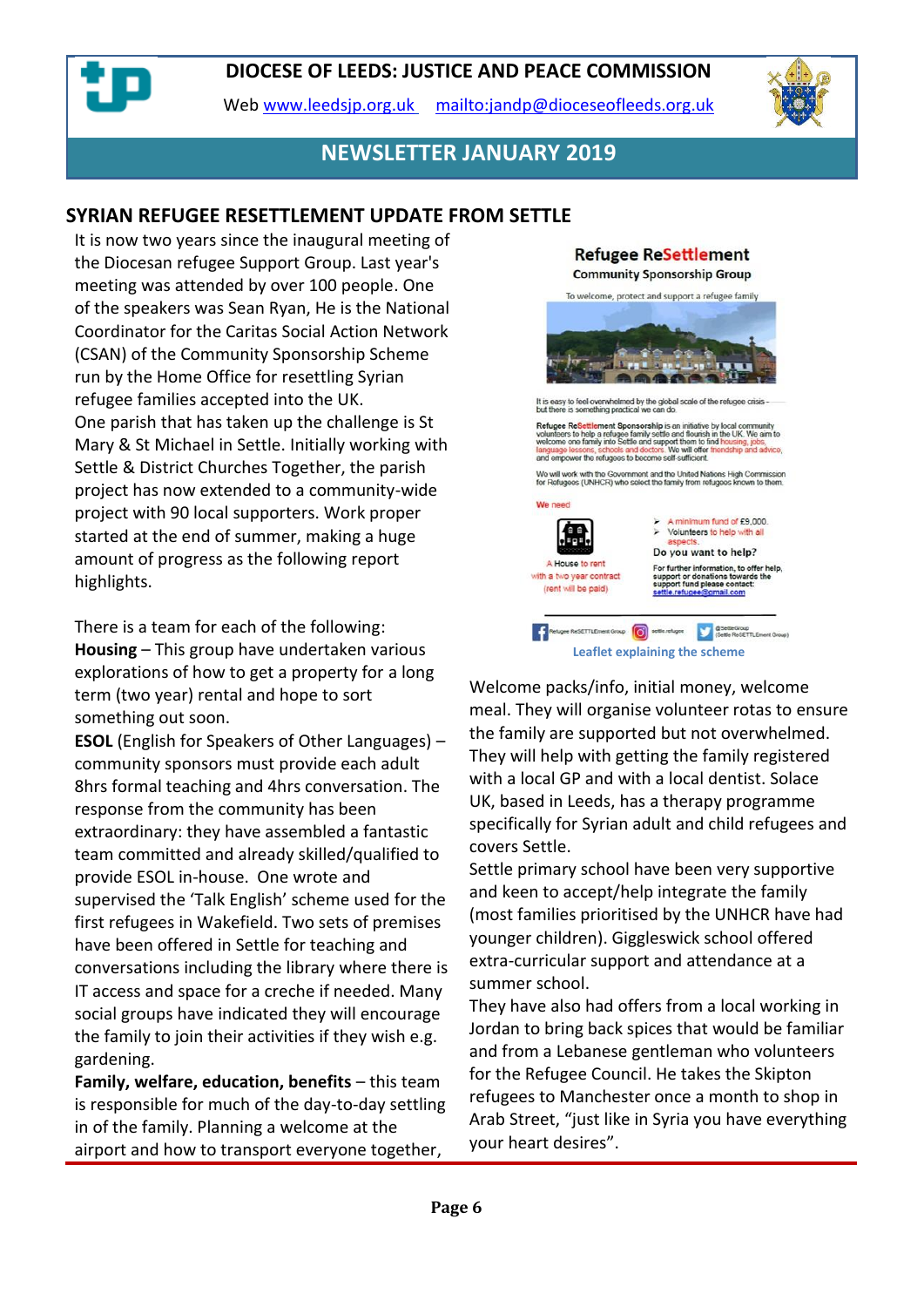Web [www.leedsjp.org.uk](http://www.leedsjp.org.uk/) <mailto:jandp@dioceseofleeds.org.uk>



# **NEWSLETTER JANUARY 2019**

**Safeguarding** – A team of 4 have been assembled. Catholic Care, as the sponsoring charity, provides governance and takes safeguarding responsibility.

**Publicity & Communication** – it is important to have the community aware and on-board to welcome the new family. 1,000 flyers have been printed. The group had a stall at Settle lights switch on, and have had articles in U3A newsletter and Settle Community News. Paul Kelly the Project Lead addressed Settle Town Council and Giggleswick Parish Council. They aregenerally supportive; the Mayor is arranging a councillor to act as liaison. One Town councillor offered help finding employment.

**Finance** – sponsorship from Catholic Care (Diocese of Leeds) enables them to claim Gift Aid using Catholic Care's charity number.



**Stall explaining the scheme**

Some generous donors have helped them to feel confident of covering the minimum £9,000 required by the Home Office but they will need a larger cushion to cover all expenses for 2yrs. Various fundraising activities have already taken place and more are planned.

There will be a lot more to this story and, hopefully, we will be able to share some of it with you as it progresses.

**Want to find out more?** – See the event on the back page on February 12.

#### **REFLECTION: Re-creating God's Presence**

| All Christian action- whether it is visiting the sick, feeding                                                                            |                                                                                                                                                                                                                                                                                                           | It is not a fearful attempt to restore a                                                                                                                                                                                                                                                                                                                                                                                         |
|-------------------------------------------------------------------------------------------------------------------------------------------|-----------------------------------------------------------------------------------------------------------------------------------------------------------------------------------------------------------------------------------------------------------------------------------------------------------|----------------------------------------------------------------------------------------------------------------------------------------------------------------------------------------------------------------------------------------------------------------------------------------------------------------------------------------------------------------------------------------------------------------------------------|
| the hungry, clothing the naked, or working for a more just                                                                                |                                                                                                                                                                                                                                                                                                           | broken order. It is a joyful assertion that                                                                                                                                                                                                                                                                                                                                                                                      |
| YOU ARE<br>THE<br>BELOVED<br>DAILY MEDITATIONS<br>FOR SPIRITUAL LIVING<br>HENRIJ.M.<br>NOUWFN<br>AUTHOR OF THE RETURN OF THE PRODICAL SON | and peaceful society $-$ is a<br>manifestation of the human<br>solidarity revealed to us in the<br>house of God.<br>It is not an anxious human<br>effort to create a better world.<br>It is a confident expression of<br>the truth that in Christ, death,<br>evil, and destruction have<br>been overcome. | in Christ all order has already been<br>restored.<br>It is not a nervous effort to bring divided<br>people together, but a celebration of an<br>already established unity.<br>This action is not activism. An activist<br>wants to heal, restore, redeem, and re-<br>create, but those acting within the<br>house of God point through their action<br>to the healing, restoring, redeeming, and<br>re-creating presence of God. |
| COMPILED AND EDITED BY CABRIELLE EARNSHAW                                                                                                 |                                                                                                                                                                                                                                                                                                           |                                                                                                                                                                                                                                                                                                                                                                                                                                  |

Part of a meditation published in *You are the beloved* by Henri J.M. Nouwen, compiled and edited by Gabrielle Earnshaw, New York: Convergent, 2017, p.214